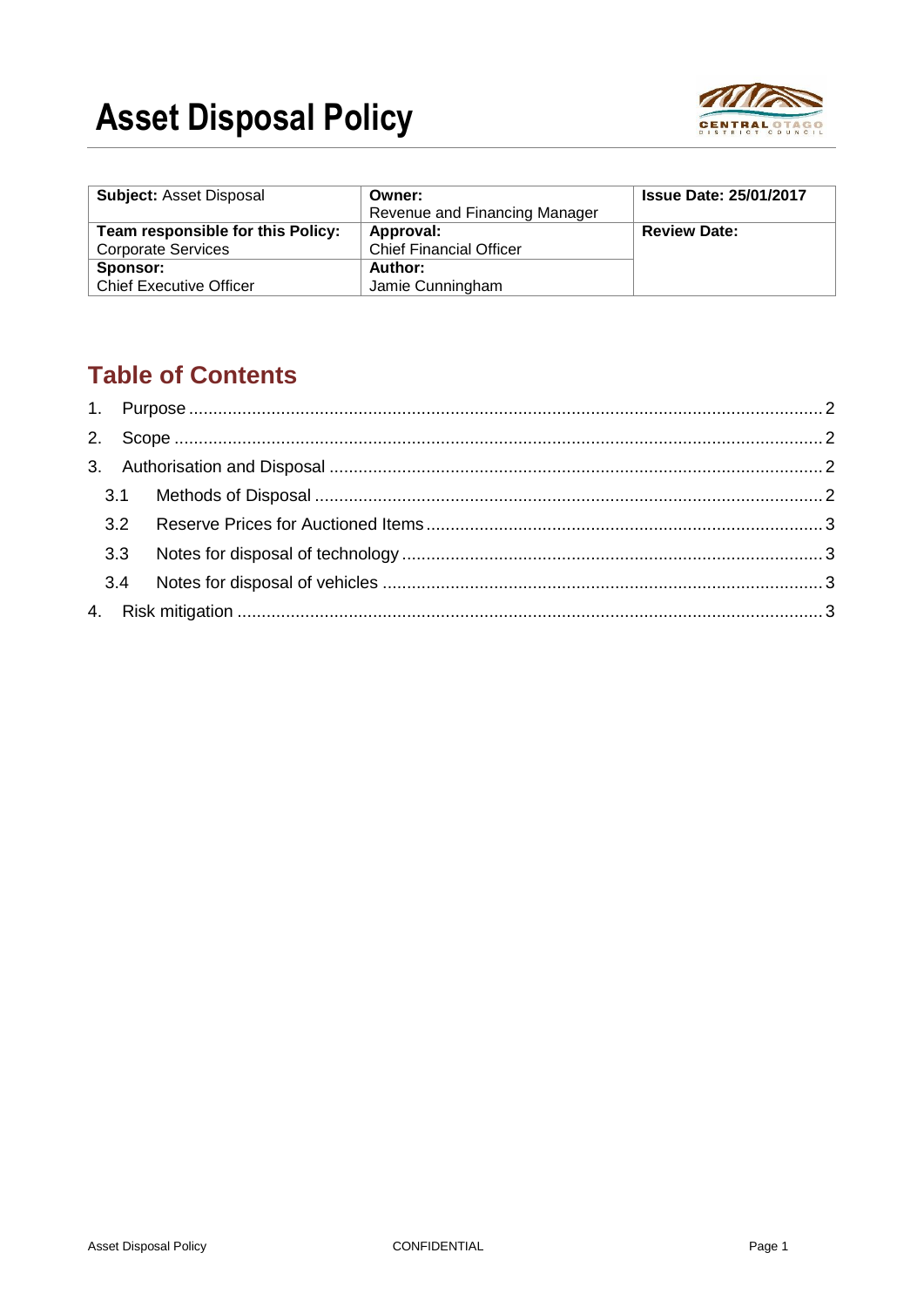# **1. Purpose**

To provide clear guidance to staff on how, and when to dispose of Council property.

### **2. Scope**

Assets are the property of the Council and it is therefore essential that the act of disposing of an asset is in accordance with Council policy, procedures and audit requirements.

The proper recording of an asset disposal provides for an accurate account of profit or loss in the Council's financial statements.

Disposal of an asset may be necessary as a result of the asset becoming redundant, obsolete replaced by an upgrade, damaged, stolen or simply surplus to requirements.

# **3. Authorisation & Disposal**

The initial decision to dispose of an asset should come from the third tier manager responsible for the asset. This should occur when the manager becomes aware that the asset is redundant, obsolete, replaced, damaged, stolen or surplus to requirements. Written authorisation to dispose of the asset must be obtained from the Chief Financial Officer or the Chief Executive prior to commencing this process.

#### **3.1 Methods of Disposal**

To establish a perceived value, find examples of like items being sold in similar circumstances by other sellers. The evidence collected on the value must be made available to the Chief Financial Officer and Chief Executive Officer in order that they may confirm the perceived value is reasonable.

#### **Under \$50**

If the perceived value of the asset is \$50 or less then list it on TradeMe for sale as an auction to the public. Circulate an all-staff email to publicise the sale. Highest bidder wins. Buyer must pickup. Council staff should not waste their time posting low value items.

#### **\$50-\$5,000**

If the perceived value falls between \$50 and \$5,000 then list it on TradeMe for sale as an auction to the public. Confirm reserve with Financial Accountant and Chief Financial Officer or Chief Executive. Obtain additional publicity via Council notice board and local newspaper as appropriate. Large items should be listed as pick up only.

#### **Over \$5,000**

Assets over \$5,000 perceived value may be sold via online public auction with associated publicity however in unusual circumstances the asset may be disposed of in other ways prescribed by Chief Financial Officer and duly authorised by the Chief Executive Officer (i.e. if we are disposing of a large number of like items of high value we may use specialists e.g. Turners Auctioneers or a local vehicle dealer for motor vehicle disposals or technology specialists for IT equipment no longer required.)

If the asset is damaged or worn in a way that may create a risk to a subsequent user then attempt to sell the object as scrap to a scrap professional or have it delivered to the nearest recycling facility. This process should also be used if the asset is unable to be sold or has no realisable value.

Regardless of how the asset is disposed of, if the asset was on the fixed asset register (even if the book value had depreciated to zero) you must notify the Financial Accountant of the disposal and complete the asset disposal form which is available from: [S:\OrganisationAdmin\FORMS\finance\Asset Disposal Form.pdf](file://///codcfs/shared$/OrganisationAdmin/FORMS/Finance/Asset%20Disposal%20Form.pdf)